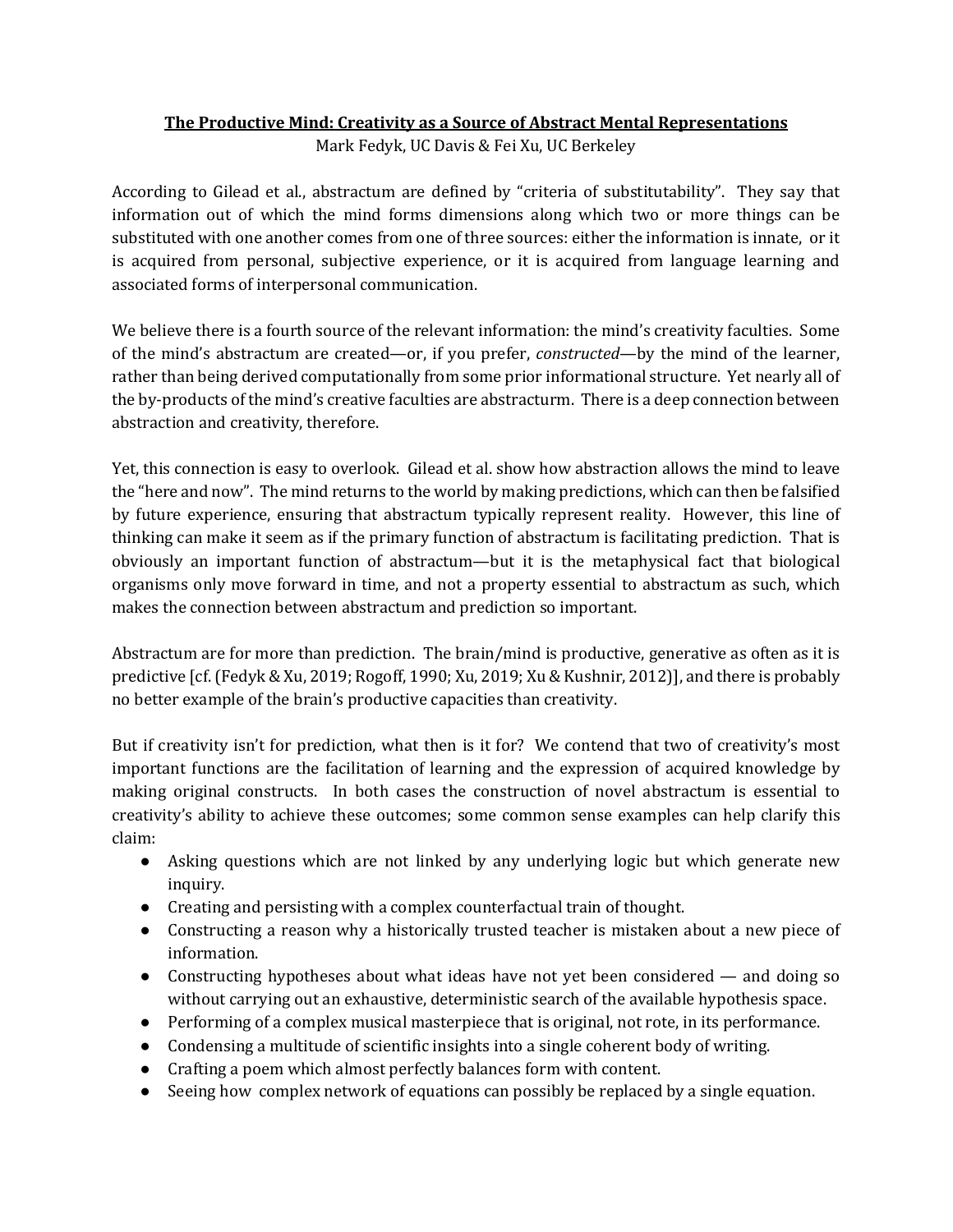In all cases, the abstractum-cum-original-construct is used for quite different purposes than prediction—and for many of these examples, a side-effect of the created abstract constructs will be increased, not decreased, surprise.

By linking abstractum with prediction, Gilead et al. are able to explain some of the normativity inherent in abstractum-based cognition: an abstractum is worth preserving in the mind's mental inventory—that is: an abstractum has epistemic value—if something in the world satisfies it, and it will therefore generally support predictions that are based upon it. But since creativity is not for prediction, we need a different explanation of how the abstractum produced by creative mental processes can have value. Our explanation of this is simple. Since the mind/brain is for more than prediction, creativity has value if and when it causally facilitates any of these additional forms of value. The simplest case is when creativity facilitates the acquisition of new knowledge  $-$  by inspiring unlikely exporations, questions, or curiosities. But creativity is almost surely at the root of the construction of mental representations leading to thoughts and actions that have aesthetic, mathematical, or even just hedonic value.

We, however, are particularly interested in the connection that creativity has with learning. Specifically, we believe it is important to highlight the powerful compounding effect that can occur when learns are able to creativity deploy their past learning in service of future learning. Elsewhere we have called cases where this occurs "cognitive agency" (Fedyk, Kushnir, & Xu, 2019; Fedyk & Xu, 2018). Relating this back to Gilead et al.' s framework, cognitive agency can be thought of as a complement to the bottom up processes that they describe as generating abstract mental representations—cognitive agency is a top-down (or, better: top-to-top) process by which new abstractum are formed, where the abstractum have a high prior probability than would otherwise be the case of generating new knowledge. The concept of cognitive agency also allows us to capture the idea that it is possible for people to have a degree of control (executive function) over their learning, such that some of their decisions about learning flow partly from knowing how to learn: someone can therefore learn to learn (Lombrozo, in press), and once they know how to learn, they are potentially much more flexible in directing their efforts towards the acquisition of knowledge. And again, the abstractum produced by creativity are essential for achieving this specific outcome.

So, when cognitive scientists confront the question of how abstract mental entities emerge, we hope that they will include "by processes of creative thought" as among the answers. The brain subserves many different cognitive purposes: it is predictive as well as productive; creative as well as logical; symbolic as well as perceptual; and so on. Pluralism about the cognitive functions of the brain is made attractive by placing many of the considerations adduced by Gilead et al. alongside our observations about creativity. But pluralism about the functions of the cognitive system is also an example of the flexibility that you would otherwise predict an organ like the brain to have if you knew that its capacities emerged under the forces of natural selection (West-Eberhard, 1989, 2003).

## **References**

Fedyk, M., Kushnir, T., & Xu, F. (2019). Intuitive Epistemology: Children's Theory of Evidence. In D.